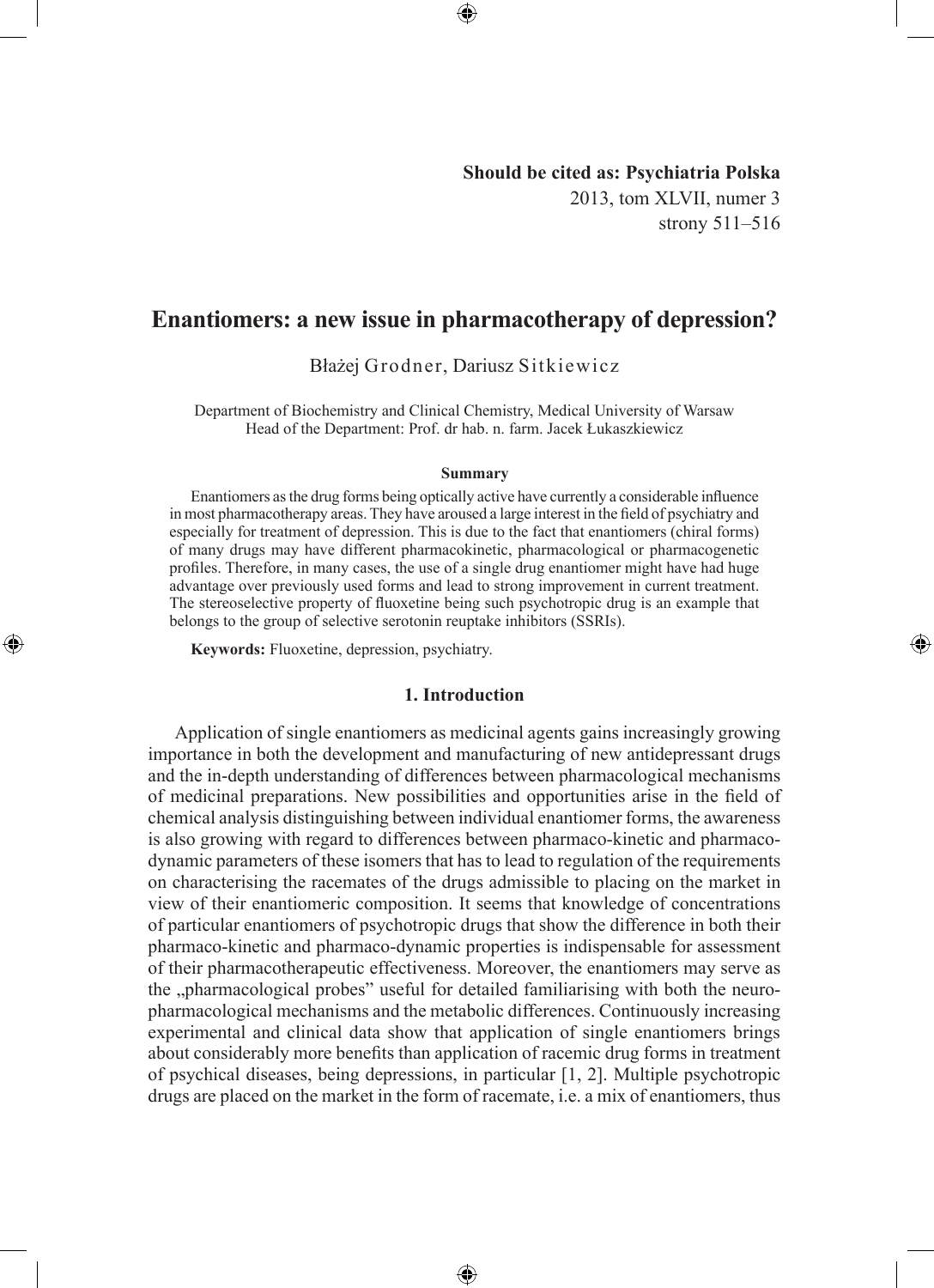⊕

meaning these drugs show chiral feature, hence they occur in enantiomeric varieties. Fluoxetine, mianserine, mirtasepine, trimipramine and citalopram have to be mentioned within this group. Certain drugs which fall in this group are already manufactured in the form of single enantiomer forms, to only mention escitalopram, paroxetine or sertaline. Nevertheless, a lot of the current studies on depression and other diseases disregard the mostly important role of enantiomers in stereoselectiveness of metabolism, pharmacogenomics and in pharmacology and toxicology. Disregarding such important issue may lead to many inappropriate conclusions.

### **2. Enantiomers**

The term chirality has to be first explained to understand precisely what the enantiomers exactly are. Chirality is defined as a geometric property of the rigid object structures of molecules, chemicals and drugs that reveal in the initial molecule and its mirror reflection image being not identical. This "not identical" feature consists of the lacking identity of a molecule's spatial structure against its mirror reflection image that results in the grounds of the total unavailability of the symmetry elements, or of the existence of a simple symmetry axis in the molecule itself. The molecule and its mirror reflection image are not identical and likewise all chiral objects also these cannot be superimposed by each other through spatial shifting and rotation. Relation between the molecule and its mirror reflection acts mutually likewise the right palm and the left one. The existence of asymmetric carbon atom in a given molecule, i.e. such one, of which 4 different atoms or atom groups are linked to, is a precondition of the chirality feature. Thus, the chirality is decisive for existence of enantiomers and it is the condition necessary for the occurrence of optical activity of the compound, i.e. the ability to rotation of the polarity of light. Two mirror reflections of the chiral molecules are defined as enantiomers. Likewise the palms mentioned above, the enantiomers occur in pairs. Both the pair forming enantiomer molecules have the same chemical composition and the bonds linking the atoms. They are featured by the same summary and the two-dimension molecular formula, but when in various chiral environments such as receptor and enzymatic systems they might present different properties. So, the enantiomers are featured by their identical stechiometric formulas, but they form many various, 3D spatial structures. Marking D from term dextro and L from term levo was applied to set out their absolute configuration and optical rotation. This type marking is currently applied to setting out the 3D spatial configuration of saccharides and amino acids. At present, , the R marking, after Latin sinister meaning  $\alpha$  to the left" and the S after Latin rectus meaning "to the right", is applied to setting out the absolute 3D spatial configuration of the optical rotation of other compounds' chirality centres, while +/- marking applies to additional setting out the optical rotation. It has to be kept in mind that a chiral drug may contain more than one chirality centre, and where it is the case, the attribution of absolute configuration separate to each chirality centre is required. For a given pair of enantiomers, one of them may be market as  $(+)$  and the other one as  $(-)$ , depending on direction of the rotary polarization of light. The  $(+)$ optical rotation is ascribed to determine dextrorotatory enantiomers, whereas the (-) to

◈

◈

⊕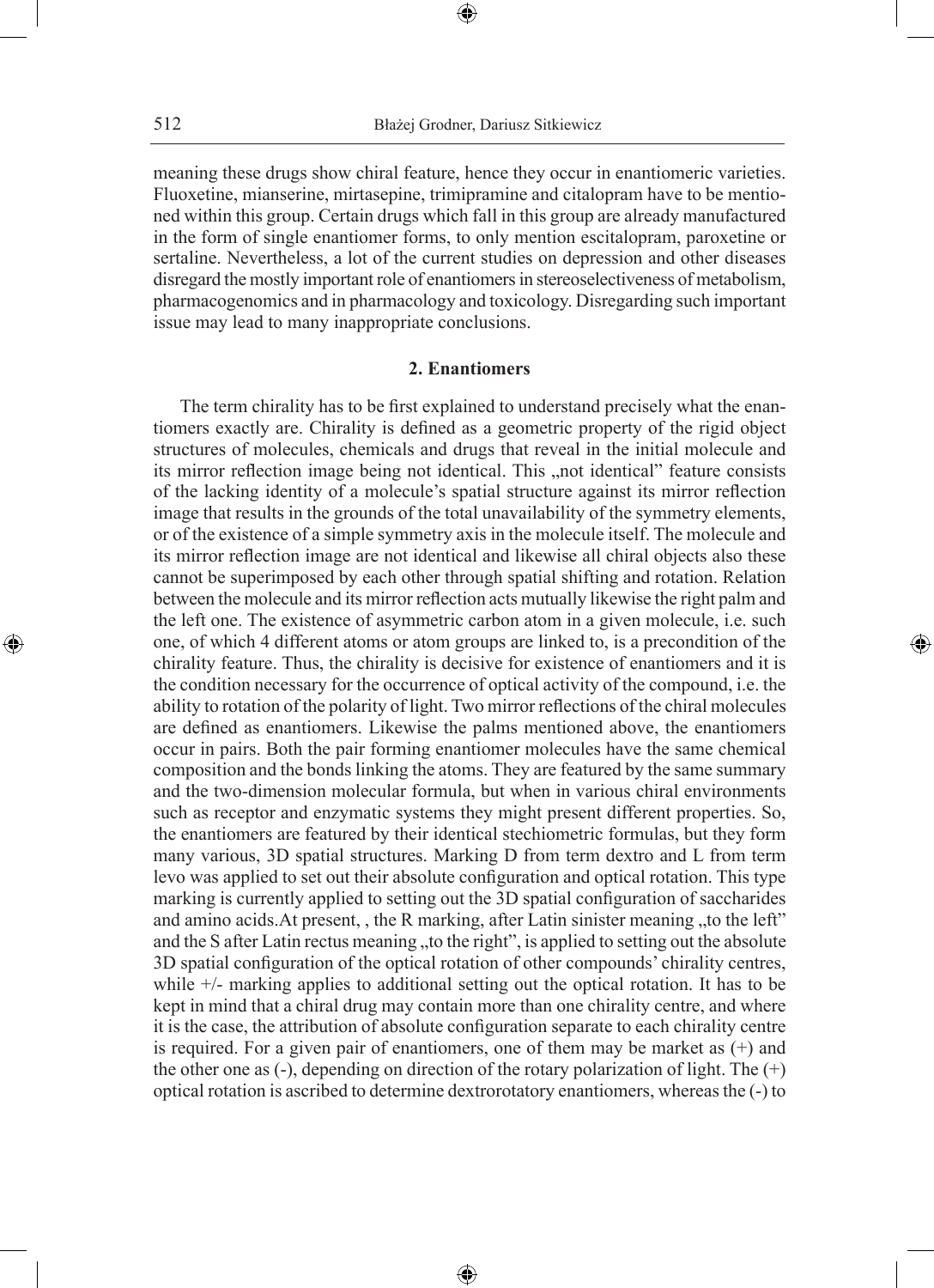Enantiomers: a new issue in pharmacotherapy of depression? 513

⊕

the laevorotary ones. The racemic substances which consist of an enantiomer mix are marked as R, S or  $(\pm)$ . As it was mentioned before, each target biological system for a given drug is chiral. The enzymatic and receptor systems, as well as many proteins, nucleinic acids and, polysaccharides, lipids and steroids may be the biological systems. Thus, most biological reactions in this type of systems run in a stereo-selective manner. Consequently, a drug in the form of racemic mix shows big differences in pharmacokinetics, therapeutic efficiency, toxicology and other biological properties.

In many cases, one enantiomer of the racemic mix exhibits advantageous therapeutic action, while another one could contribute to showing the opposite effects, or complicate the assessment of absorption, distribution, metabolism and excretion [3].

## **3. The importance of enantiomers in psychiatric and biological systems**

Enantiomers of the chiral drug forms show their similar physical and chemical properties, but only when they are in achiral environment. Their behaviour is quite different when in chiral environments in which one enantiomer shows different chemical and pharmacological properties than another one occurring in the same racemic mix. Since vital biological systems are chiral, then each of individual enantiomers of a given drug can behave quite differently under *in vivo* conditions. In other words, for prevailing majority of cases, the R enantiomer of a drug shows different behaviour in relation to the S enantiomer of the same drug ingested by patient. For a chiral drug, one has to take into account the occurrence of this substance in the form of two enantiomers, and should consider these enantiomers as the two separate drugs featured by different properties. Through application of a single enantiomer in therapy one could avoid the very essential, from a clinical point of view, undesirable side effects. For example, in clinical doses, the desirable anaesthetization effects with application of ketamine relate rather to the (+) enantiomer, while its undesirable psychoactive effects relate rather to the (-) enantiomer [4]. The difference between the two enantiomers of a given drug and their interaction with hypothetical biological system is shown in Fig 1.

◈



**Bonding receptor systems** 

Figure 1. **Hypothetical interaction between the two enantiomers of a chiral drug and the biological bonding spots**

♠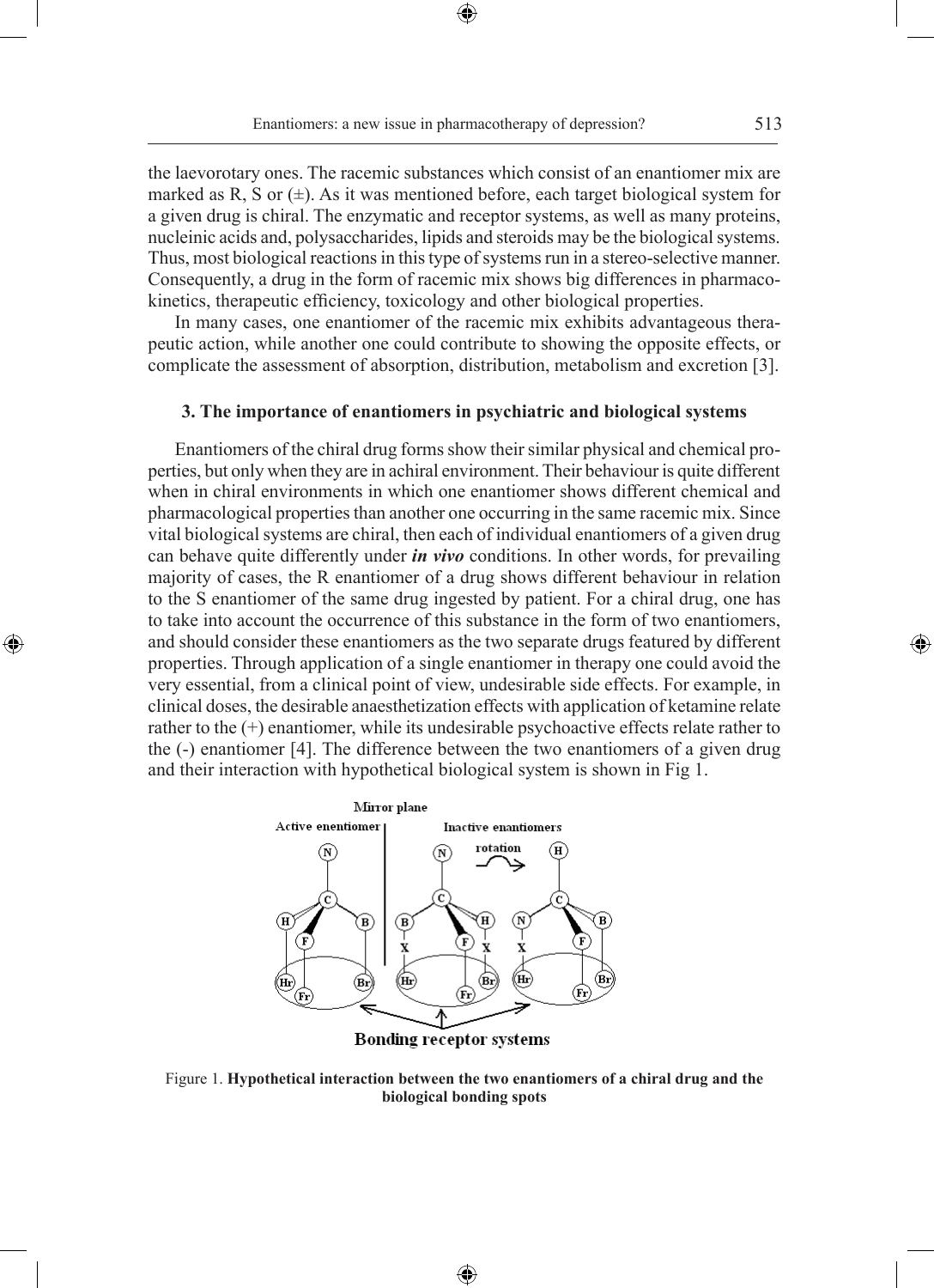⊕

In this case, only one of the enantiomers shows biological action, while the another one does not. The functional groups of the drug are marked as the H, F and B. These groups interact with their corresponding regions bonding the Hr, Fr and Br in an active spot of the biological system, while triggering desirable therapeutic effect. Active enantiomer form has created the 3D spatial structure is such way that the H functional group interacts with its complementary Hr group in an active spot, the F functional group interacts with its complementary Fr group, and the B group of the enantiomer molecule interacts with its corresponding Br group. Inactive enantiomer forms are not in position to bond in such similar way with given active spots, since their functional group creates no complementary bonds with the active spots in biological systems.

There are several reasons for which application of single enantiomer drugs instead of their racemates is justified in general therapy, and particularly in psychiatric treatment. Firstly, the application of a drug in the form of single enantiomer allows for reduction of the drug total dose administered to a patient, while the same treatment parameters and results are retained. For many cases, that is reflected by the fact that application of a single enantiomer results in considerably higher therapeutic effectiveness than a racemic drug administered. Antidepressant drugs are very good application example of such type treatment method. Secondly, the assessment of the dose-response type parameters becomes more simple and precise than in the case of applying a racemate. Thirdly, application of one enantiomer might reduce the clinically essential pharmacokinetic and pharmacodynamic differences between patients. Considerable reduction in toxicity of a given drug that results from elimination of inactively therapeutic another enantiomer occurring in the racemic mix is a very essential strength of application of a single enantiomer [5]. The evidences presented above show new opportunities to usage and application of the respective drug form, particularly the psychotropic drugs applicable to psychiatry.

⊕

## **4. Fluoxetine as an example of enantiomeric drug applicable to treatment of depression**

Fluoxetine is the drug which proves that stereospecific antidepressant drugs could have very high therapeutic and commercial potential. It is the drug belonging to the third generation of antidepressant agents. It is currently applied for health care purposes only in serious cases of drug-resistant depression. The mechanism of pharmacological action of fluoxetine consists in halting the serotonine back-capture and to a minor degree – of catecholic amines. Fluoxetine is metabolised in liver to several metabolites, including principally to norfluoxetine - active metabolite. Action of this drug occurs after at least 2–4 weeks of treatment and it retains up to 5 weeks. Application of the high doses for a longer time prolongs the drug activity period. As results from certain studies, fluoxetine is also an antagonist of the 5-HT<sub>2C</sub> receptor that makes fluoxetine an atypical selective inhibitor of the serotonine back-capture [6]. Beyond treatment of depression, it applies to treatment of obsessions. Likewise every drug, also the fluoxetine causes many side effects, including: the feeling of tiredness, sleep disorder, nervousness, fear, weakness of muscular strength, headaches and suffering from verti-

⊕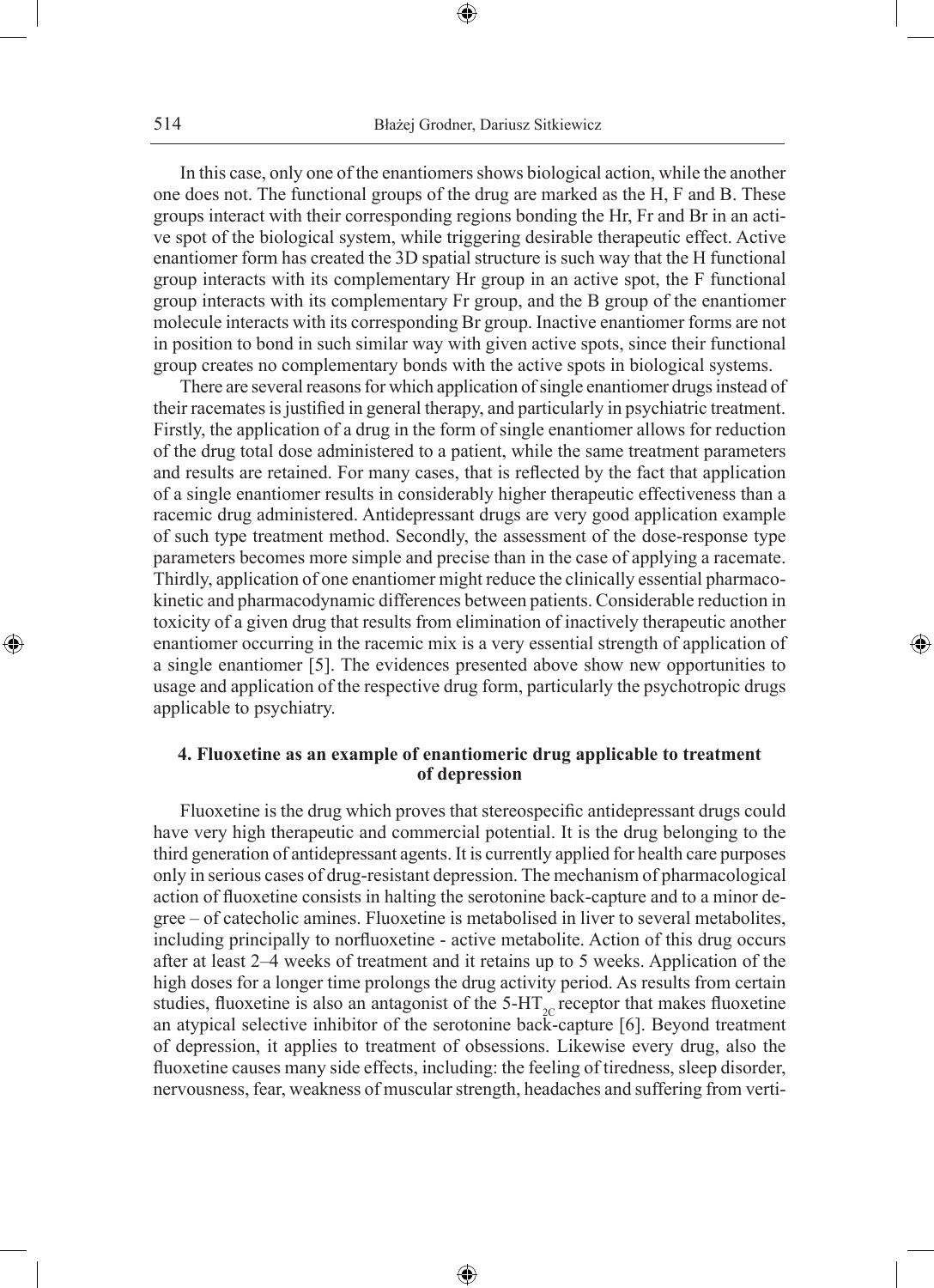⊕

go, stomach and intestinal disturbances (reduced feeling hungry, more seldom nausea, vomiting, diarrhoea, dyspepsia). Also allergic reactions may appear, throat dryness, fever, elapsing balding, excessive perspiration, bad mood, aches muscles and joints, bleeding, disturbances of liver functions, reduced libido, and disturbed urination.

Fluoxetine, (*N*-methyl-3-phenyl-3-[4-(trifluormethyl)phenoxy]propane-1-amine) is a compound having molar weight 309.3 g/mol. Similarly to all drugs from the SSRI group, the fluoxetine has chiral structure (Fig. 2) and occurs in the form of racemic mix [7, 8]. The S-fluoxetine enantiomer is metabolised principally to the S-norfluoxetine, whereas the R-fluoxetine is metabolised respectively to the R-norfluoxetine. The S-enantiomers show stronger action when compared against the R-enantiomer forms: about 1.5 times higher for the fluoxetine forms, and 20 times as much for norfluoxetine [9, 10].



◈

Figure 2. **Origination of norfluoxetine enantiomers in N-demethylation) process**  of the fluoxetine enantiomers. The " $\bullet$ " symbol stands for a chiral carbon atom

It was found on the basis of the test results that after 23 days of treatment with fluoxetine, the concentration of the S-fluoxetine enantiomer was higher than that of the S-norfluoxetine with prompt-metabolising patients. For slow-metabolising patients, the results were quite different. The in vitro tests have shown that the stereoselective metabolism of fluoxetine to norfluoxetine depends on the CYP2D6 and CYP2C9 cytochromes, and to a lesser degree from the CYP2C19 that are involved in N-demethylation process of fluoxetine towards formation of the R-norfluoxetine [11]. However, on the other hand, the CYP2D6 shows the higher activity in relation to the S-fluoxetine, than the R-fluoxetine does. It is also noteworthy that the S-fluoxetine and the S-norfluoxetine are the stronger inhibitors of the CYP2D6 cytochrome than their corresponding R-enantiomers [12, 13, 14].

#### **5. Summary.**

Both the S- and the R-fluoxetine, as well as the S-norfluoxetine have to be considered the separate drugs falling in the group of selective inhibitors of the serotonine back-capture featuring by potential clinical importance, due to the fact that these

♠